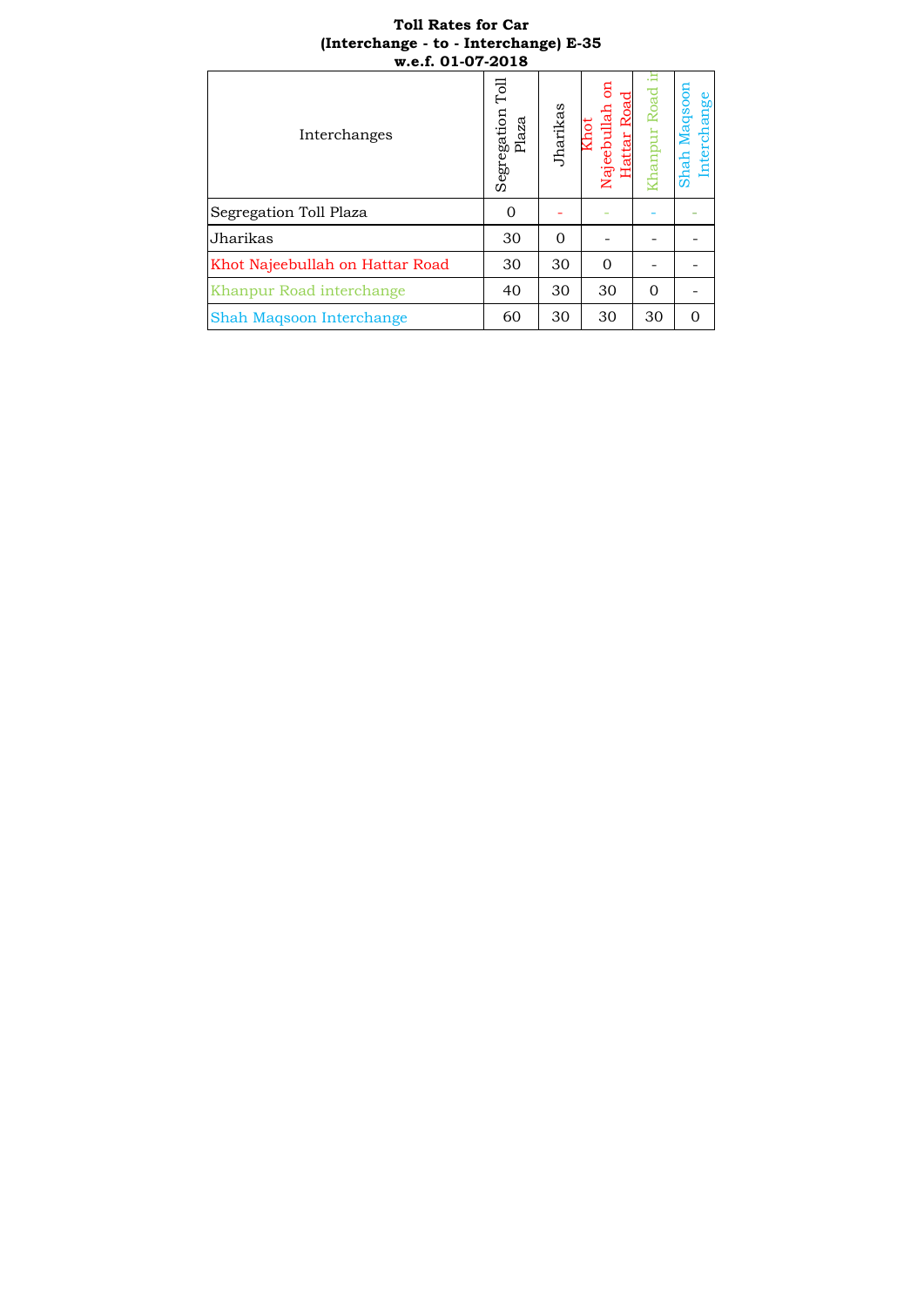#### **Toll Rates for Wagon upto 12 Seater) (Interchange - to - Interchange) E-35 w.e.f. 01-07-2018**

| Interchanges                    | Segregation Toll Plaza | Jharikas | Hattar<br><b>B</b><br>Najeebullah<br>Road<br>Khot: | Khanpur Road interchange | Shah Maqsoon Interchange |
|---------------------------------|------------------------|----------|----------------------------------------------------|--------------------------|--------------------------|
| Segregation Toll Plaza          | $\mathbf{0}$           |          |                                                    |                          |                          |
| Jharikas interchange            | 40                     | $\Omega$ |                                                    |                          |                          |
| Khot Najeebullah on Hattar Road | 50                     | 40       | $\Omega$                                           |                          |                          |
| Khanpur Road interchange        | 60                     | 40       | 40                                                 | $\Omega$                 |                          |
| Shah Maqsoon Interchange        | 90                     | 40       | 40                                                 | 40                       | 0                        |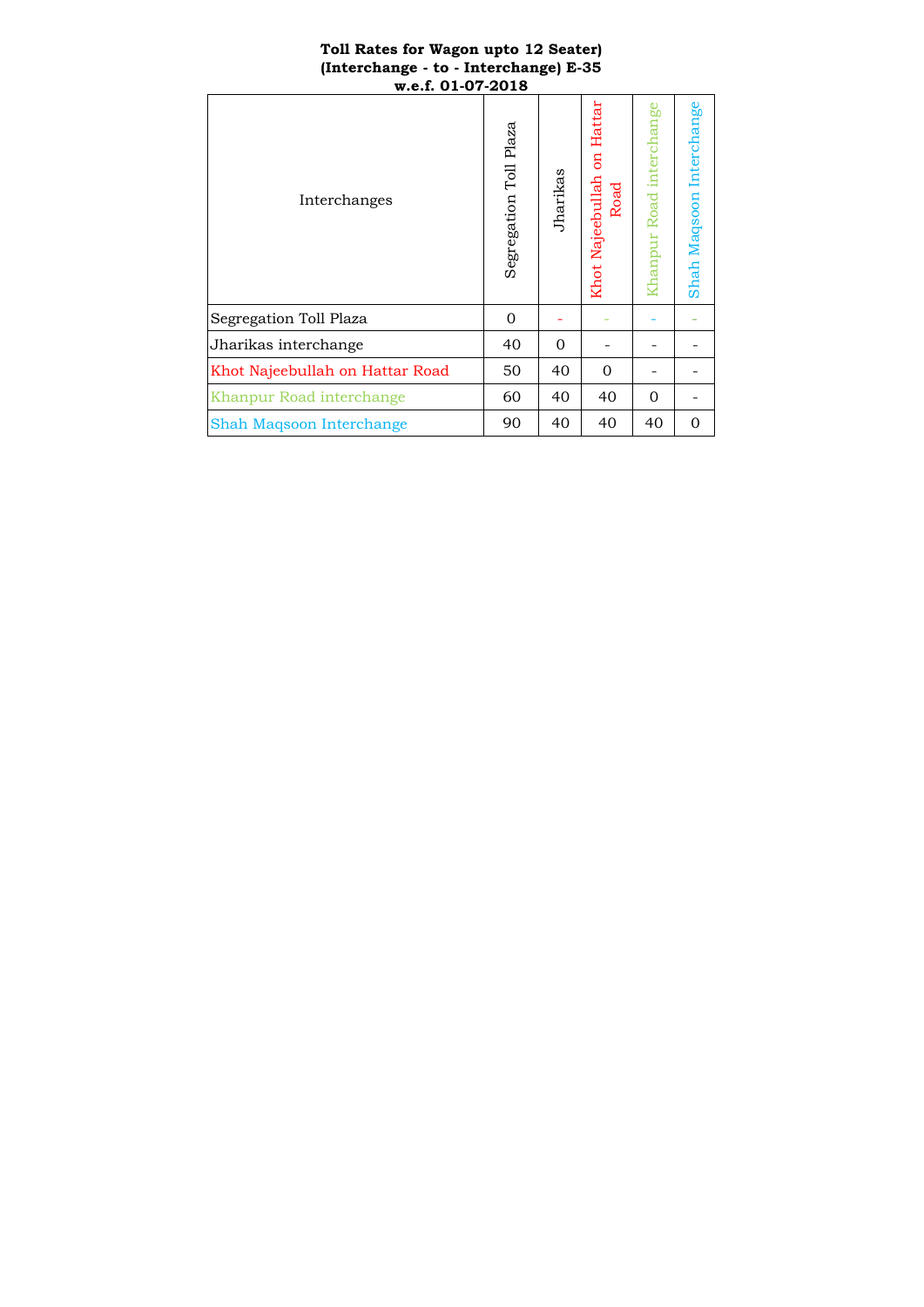## **Toll Rates for Coaster/Mini Bus (13-24 Seater) (Interchange - to - Interchange) E-35 w.e.f. 01-07-2018**

| Toll Rates for Coaster/Mini Bus (13-24 Seater)<br>(Interchange - to - Interchange) E-35<br>w.e.f. 01-07-2018 |                             |          |                          |           |                             |  |
|--------------------------------------------------------------------------------------------------------------|-----------------------------|----------|--------------------------|-----------|-----------------------------|--|
| Interchanges                                                                                                 | Гоl<br>Segregation<br>Plaza | Jharikas | attar Roa<br>Najeebullah | anpur Roa | Shah Maqsoon<br>Interchange |  |
| Segregation Toll Plaza                                                                                       | 0                           |          |                          |           |                             |  |
| Jharikas interchange                                                                                         | 90                          | $\Omega$ |                          |           |                             |  |
| Khot Najeebullah on Hattar Road                                                                              | 90                          | 90       | $\Omega$                 |           |                             |  |
| Khanpur Road interchange                                                                                     | 90                          | 90       | 90                       | $\Omega$  |                             |  |
| Shah Maqsoon Interchange                                                                                     | 130                         | 90       | 90                       | 90        | $\Omega$                    |  |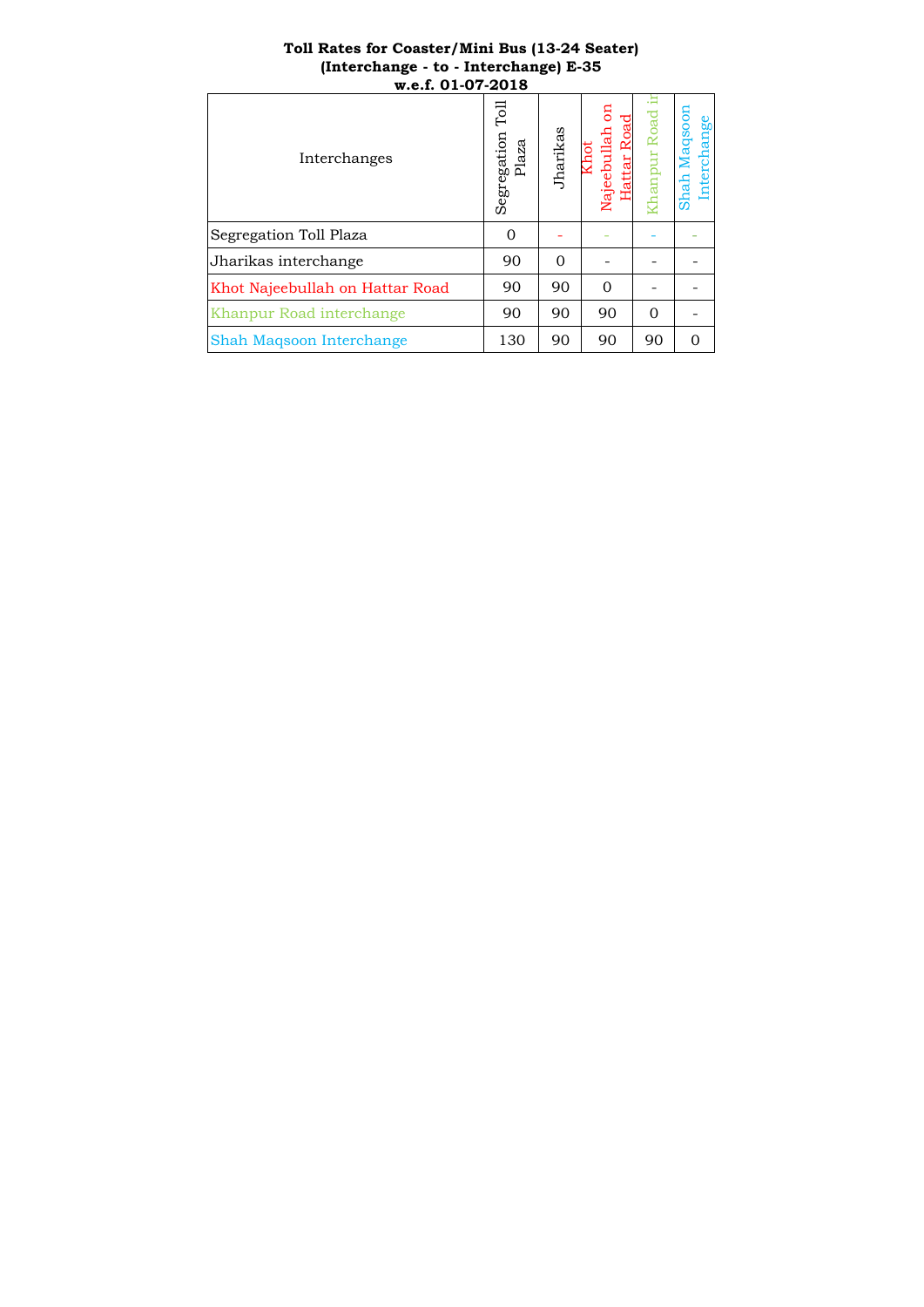# **Toll Rates for Buses (Interchange - to - Interchange) E-35 w.e.f. 01-07-2018**

| <b>Toll Rates for Buses</b><br>(Interchange - to - Interchange) E-35<br>w.e.f. 01-07-2018 |                             |          |                           |            |                             |  |  |
|-------------------------------------------------------------------------------------------|-----------------------------|----------|---------------------------|------------|-----------------------------|--|--|
| Interchanges                                                                              | ΓοΙ<br>Segregation<br>Plaza | Jharikas | Hattar Roa<br>Najeebullah | hanpur Roa | Shah Maqsoon<br>Interchange |  |  |
| Segregation Toll Plaza                                                                    | $\Omega$                    |          |                           |            |                             |  |  |
| Jharikas interchange                                                                      | 90                          | $\Omega$ |                           |            |                             |  |  |
| Khot Najeebullah on Hattar Road                                                           | 100                         | 90       | $\Omega$                  |            |                             |  |  |
| Khanpur Road interchange                                                                  | 120                         | 90       | 90                        | $\Omega$   |                             |  |  |
| Shah Maqsoon Interchange                                                                  | 180                         | 90       | 90                        | 90         | $\Omega$                    |  |  |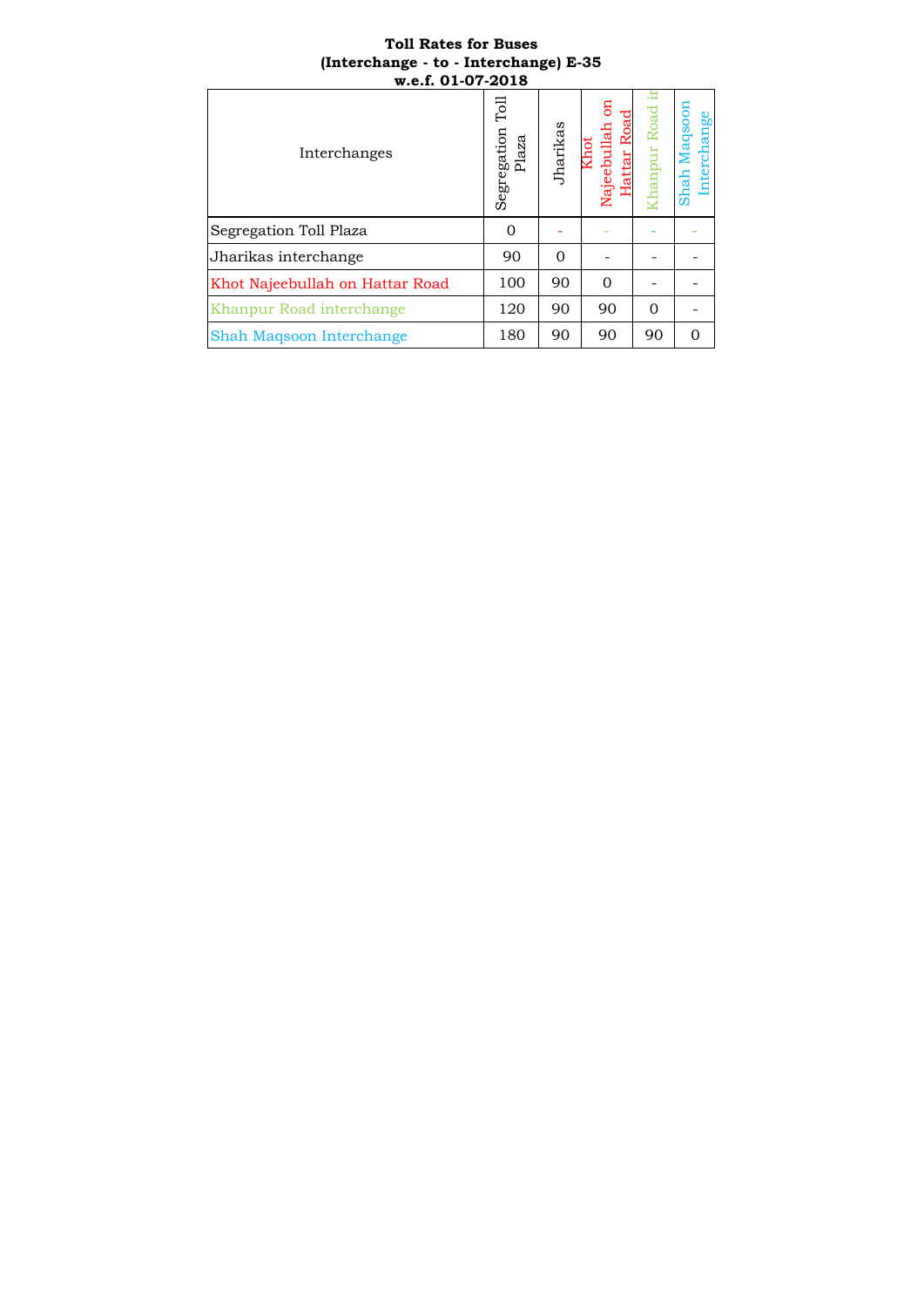## **Toll Rates for 2 & 3 Axle Trucks (Interchange - to - Interchange) E-35 w.e.f. 01-07-2018**

| Toll Rates for 2 & 3 Axle Trucks<br>(Interchange - to - Interchange) E-35<br>w.e.f. 01-07-2018 |                            |          |                         |             |                             |  |
|------------------------------------------------------------------------------------------------|----------------------------|----------|-------------------------|-------------|-----------------------------|--|
| Interchanges                                                                                   | Го<br>Segregation<br>Plaza | Jharikas | Najeebullah<br>attar Ro | hanpur Road | Shah Maqsoon<br>Interchange |  |
| Segregation Toll Plaza                                                                         | $\Omega$                   |          |                         |             |                             |  |
| Jharikas interchange                                                                           | 110                        | $\Omega$ |                         |             |                             |  |
| Khot Najeebullah on Hattar Road                                                                | 130                        | 110      | $\Omega$                |             |                             |  |
| Khanpur Road interchange                                                                       | 160                        | 110      | 110                     | $\Omega$    |                             |  |
| Shah Maqsoon Interchange                                                                       | 240                        | 110      | 110                     | 110         | $\Omega$                    |  |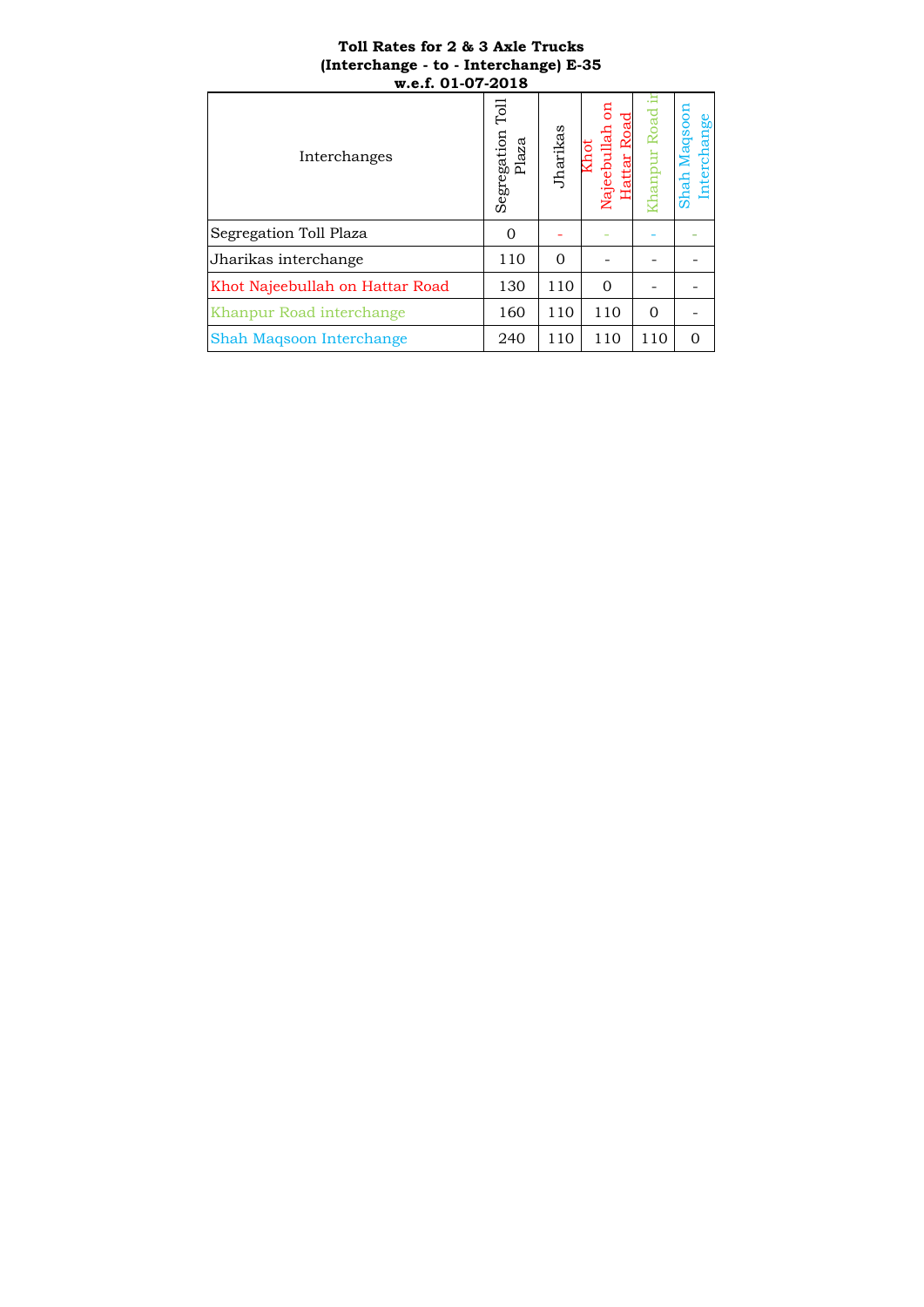# **Toll Rates for Articulated Trucks (Interchange - to - Interchange) E-35 w.e.f. 01-07-2018**

| Interchanges                    | Segregation Toll Plaza | Jharikas | Hattar<br><b>B</b><br>Khot Najeebullah<br>Road | Khanpur Road interchange | Shah Maqsoon Interchange |
|---------------------------------|------------------------|----------|------------------------------------------------|--------------------------|--------------------------|
| Segregation Toll Plaza          | $\Omega$               |          |                                                |                          |                          |
| Jharikas interchange            | 220                    | $\Omega$ |                                                |                          |                          |
| Khot Najeebullah on Hattar Road | 220                    | 220      | $\Omega$                                       |                          |                          |
| Khanpur Road interchange        | 220                    | 220      | 220                                            | $\Omega$                 |                          |
| Shah Maqsoon Interchange        | 290                    | 220      | 220                                            | 220                      | $\Omega$                 |